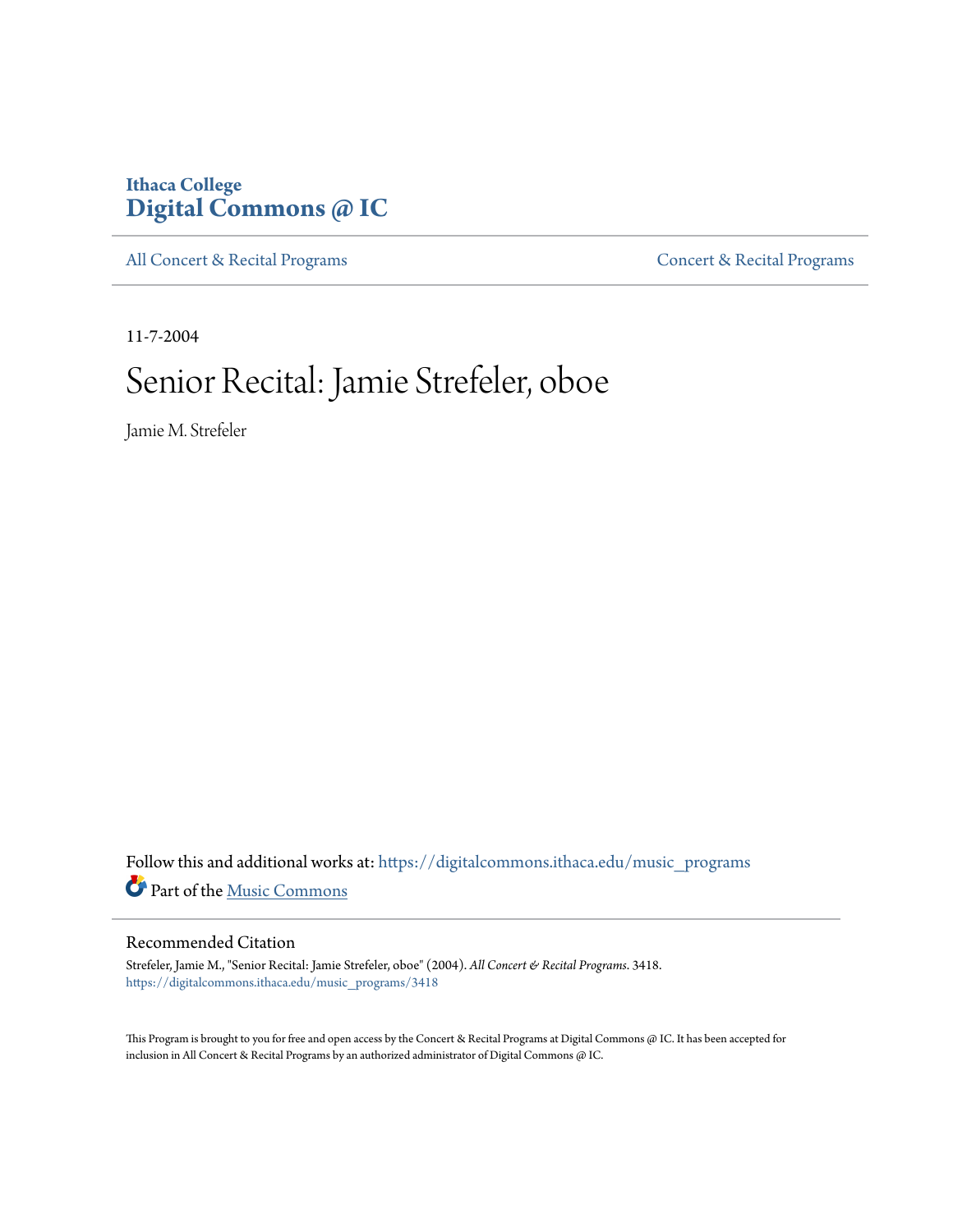# ITHACA COLLEGE SCHOOL OF MUSIC

### **SENIOR RECITAL**

Jamie M. Strefeler, oboe Kathy Hansen, harpsichord and piano

> Assisted by: Paige Morgan, oboe Brian Jack, bassoon Neil Fronheiser, violin Nina Missildine, viola Diana Geiger, violincello

**Ford Hall** Sunday, November 7, 2004 1:00 p.m.